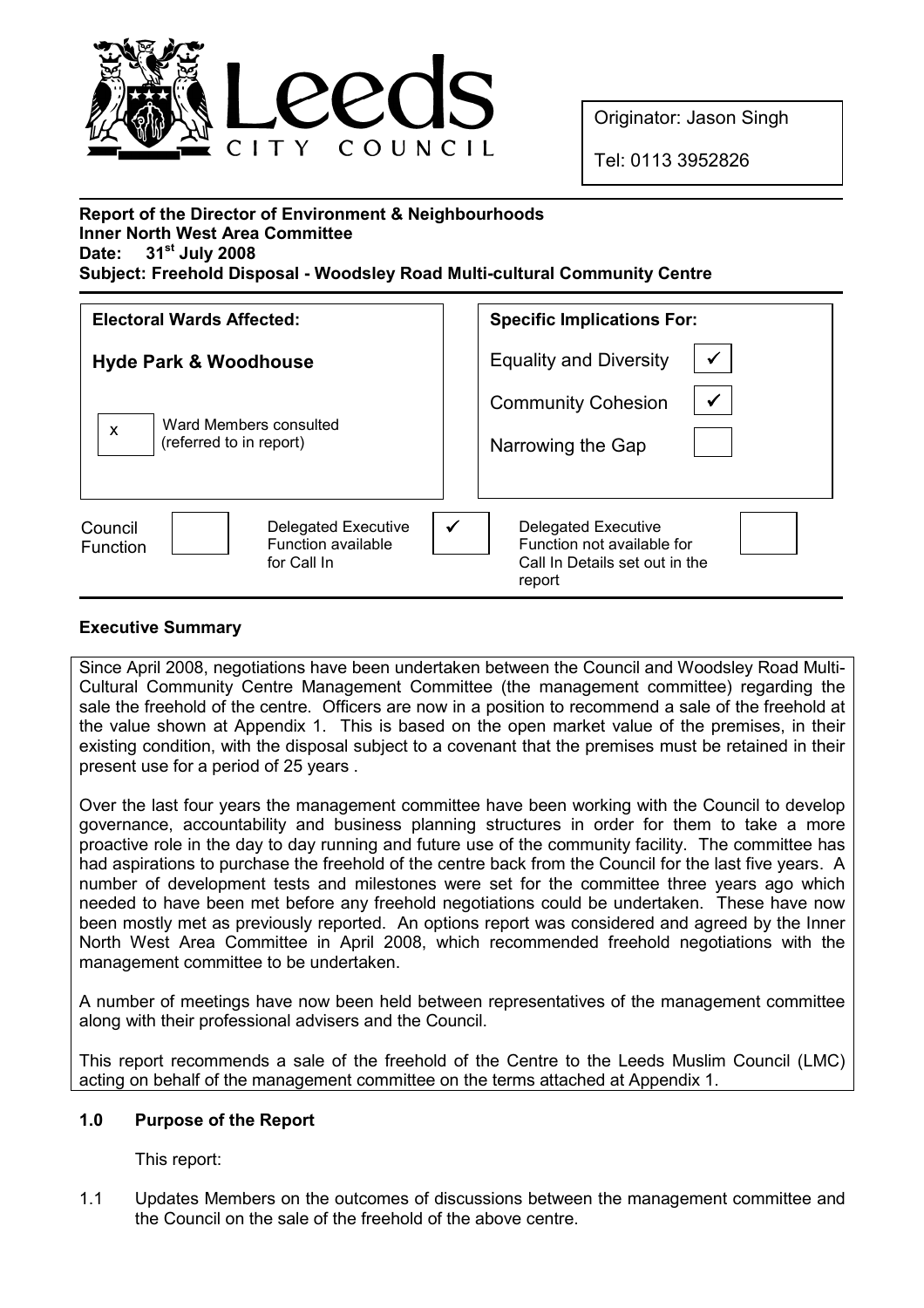1.2 Seeks Member approval for the sale of the freehold of the Centre to LMC acting on behalf of the management committee on the terms detailed at Appendix 1.

# 2.0 Confidentiality

2.1 Appendix 1 discloses land valuations of Woodsley Road Community Centre and specific commercially sensitive terms, relating to a number of differing circumstances, and is therefore deemed exempt under the Access to Information Procedure Rule 10.4(3). The public interest in maintaining the exemption in relation to this appendix outweighs the public interest in disclosing the information by reason of the fact that by disclosing these details, the negotiation procedure to be undertaken between the Council and Woodsley Road Community Centre Management Committee could be undermined and detrimentally affected.

## 3. Background and Context

- 3.1 A report was presented to the Inner North West Area Committee requesting approval to undertake an options appraisal on the future model of tenure of Woodsley Road Community Centre in December 2007.
- 3.2 An options appraisal report was agreed by the committee in April 2008 which recommended the commencement of negotiations on the sale of the freehold of the centre to the management committee.

#### The Management Committee:

- 3.3 The management committee has been in existence since 1997 when the centre first opened. Over the past four years the committee has worked closely with both Area Management and Voluntary Action Leeds to develop into an organisation able to take on the responsibilities of managing a community facility.
- 3.4 In 2006 the committee registered as a charity, and therefore has to conduct its business in line with the rules and regulations of the Charity Commission.
- 3.5 In 2007 the committee signed up to a Management Agreement with the Council, which confirmed key objectives the Council required to have met before disposal of the centre would be considered (an update on progress towards these objectives was contained within the December 2007 report presented to Area Committee).
- 3.6 Officers advise that, although the formal documentation between the Council and the management committee was never completed, the effective position is that the management committee has a thirty year license to occupy the premises from 2002.

## The Site:

- 3.7 Woodsley Road Community Centre is situated at the top end of Woodsley Road shopping parade and is shown on the attached plan . The centre is well used by local residents, specifically members of the Kashmiri and Pakistani communities.
- 3.8 The centre is of brick and concrete tile construction, built in 1996/97 and is situated in an area of mixed land use. The floor area of the centre is approximately 560m², and comprises of a large and medium hall, fully fitted kitchen, office space, reception room, toilets, 3 small meeting rooms, a mortuary and underground storage space and car park (12 spaces).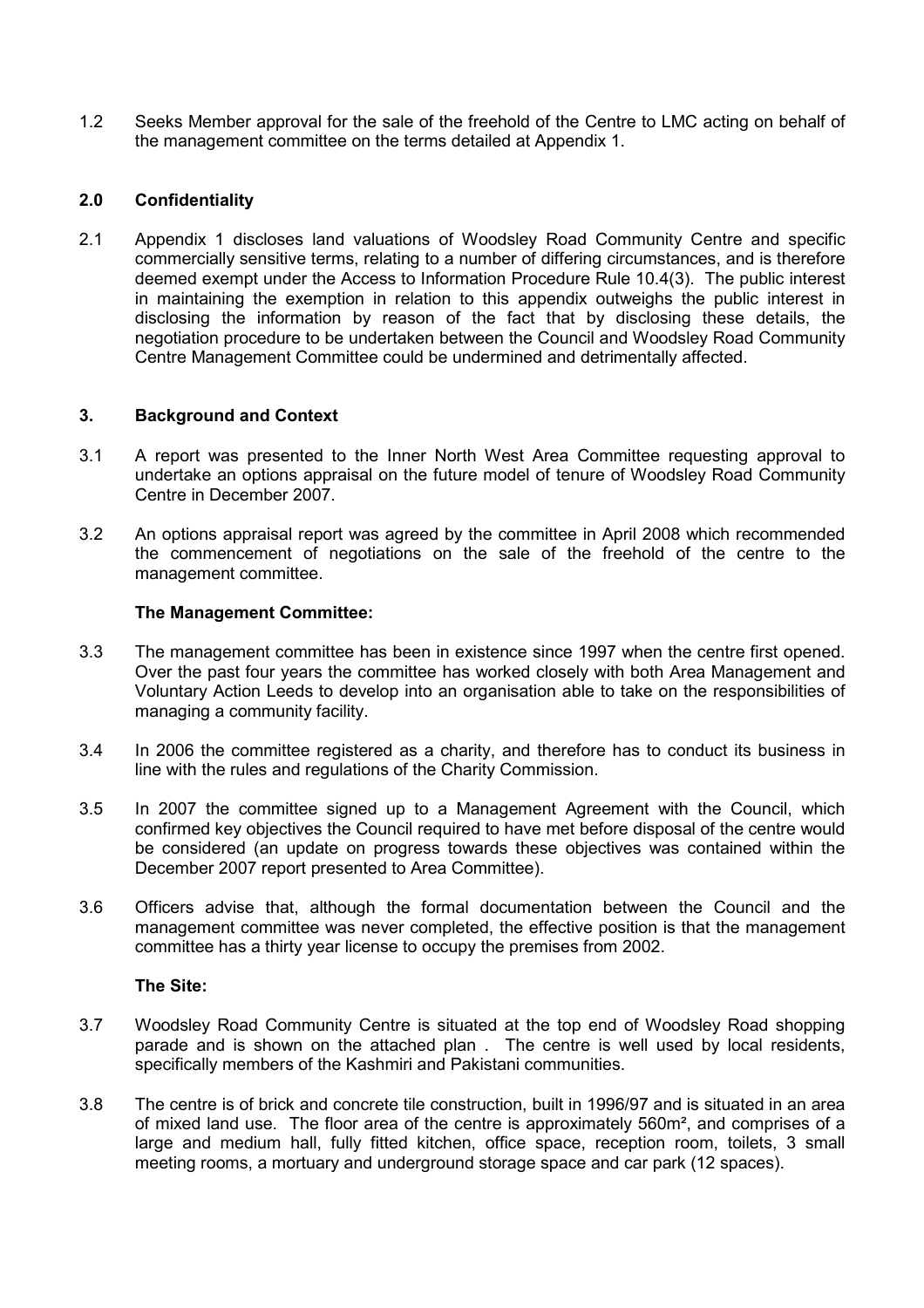3.9 The site of the centre, prior to 1996, was owned by Leeds Muslim Council, but was gifted to the City Council on the condition that a community centre was built. The original building was enhanced and extended using SRB funding in 2003.

# 4. Leeds City Council Costs

- 4.1 As with the majority of Council managed community facilities, Woodsley Road costs considerably more to run than the income it generates. The 2007/08 council budget for the centre was £80,670. It is anticipated that actual spend for the centre will be on budget.
- 4.2 Income generated at the centre, through room lettings has for the past few years been approximately £7,500. However, it is anticipated that 2007/08 income will be approximately £9,500. This increase can be attributed to the work of the Management Committee who have been promoting use of the centre.
- 4.3 Only essential and minor repair work has been undertaken at the centre over the past few years, and there are now considerable backlog maintenance requirements. These include: a full roof overhaul; new floorings in both halls; replacement of damaged ceiling tiles; and internal decoration. The backlog maintenance requirements total an estimated £55,000.
- 4.4 Disposal of the freehold would result in a capital receipt for the Council a proportion of which could be allocated to the Area Committee specifically to meet the costs of dealing with Priority Major Maintenance works at other community centres in the area. It should be noted that Council policy means that the capital receipt cannot be used by the Area Committee for other purposes.
- 4.5 There are considerable revenue savings for the Council were the centre to be sold if we use current revenue costs as a forecast – then over the next 25 years , were existing revenue commitments sustained there would be a saving to the Council of circa £2 million. These revenue commitments could either be saved in their entirety by the Council through the sale or reallocated to other Council run community facilities in development such as the new community space at Royal Park Primary School.

## 5. Comments of the Director of City Development

- 5.1 The open market value of the property has been assessed on the basis that the management committee Management Committee has, for all practical purposes, the benefit of a license to occupy the premises, at a peppercorn rent, for almost 25 years. This means that the valuation cannot be on basis of vacant possession and the negotiated figure does reflect this position.
- 5.2 The value of the property has to reflect its current condition. The most recent Condition Survey suggests that around expenditure of £55,000, exclusive of fees, would be required to bring the property back to full repair. It should be noted that by no means all of this expenditure need to undertaken in the immediate future. Disposing of the property in the way proposed would remove all of this burden upon the Council's resources. The Management Committee has provide its own estimate of the cost of dealing with the outstanding maintenance and, not surprisingly in the context of the negotiations, this estimate is considerably than the Council's estimate
- 5.3 The terms negotiated by the Director of City Development have not taken account of any other financial matters that there may be between the Council and the Management Committee.
- 5.4 The terms negotiated do not take any account of the revenue savings that will accrue to the Council though the disposal.